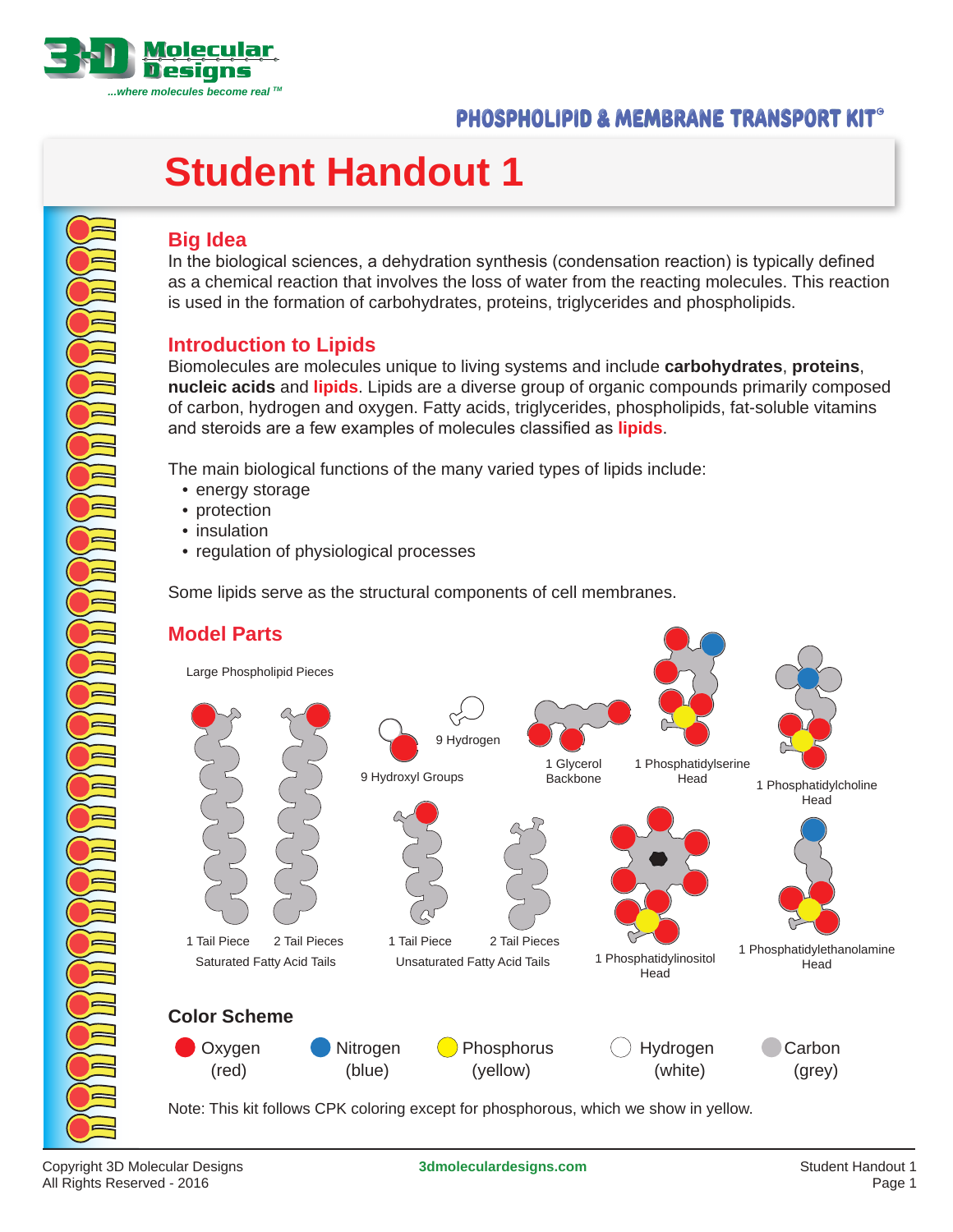

#### PHOSPHOLIPID & MEMBRANE TRANSPORT KIT

### **Phospholipid Activity 1 Continued**

#### **Hydrophobic and Hydrophilic Properties**

Understanding the concepts of **hydrophobic** and **hydrophilic** are key to understanding membrane structure. You can divide the words into their two parts to find clues to their meaning. "Hydro" means water and "phobic" means fear of. Hydrophobic regions of molecules don't interact with water molecules.

- 1. Separate the word hydrophilic into two parts and record what each of these parts means. Hydro means \_\_\_\_\_\_\_\_\_\_\_\_\_\_and philic means\_\_\_\_\_\_\_\_\_\_\_\_\_\_.
- 2. What characteristics would a hydrophilic molecule exhibit?

You may also see hydrophobic molecules called non-polar and hydrophilic molecules called polar.

\_\_\_\_\_\_\_\_\_\_\_\_\_\_\_\_\_\_\_\_\_\_\_\_\_\_\_\_\_\_\_\_\_\_\_\_\_\_\_\_\_\_\_\_\_\_\_\_\_\_\_\_\_\_\_\_\_\_\_\_\_\_\_\_\_\_\_\_\_\_\_\_\_

#### **What's a Lipid?**

**Fatty acids** are **linear chains of carbon and hydrogen atoms** with an **organic acid group**  (-COOH) at one end. Examine the model of a fatty acid pictured in the box below.

- 1. Review the image of the phospholipid tail, one of the foam model pieces in the kit.
	- a. Label the carbon, oxygen and hydrogen atoms, and note the hydrophobic and hydrophilic regions of the molecule.
	- b. Draw the molecular formula for this fatty acid.

**RACCE OF THE CONTROL**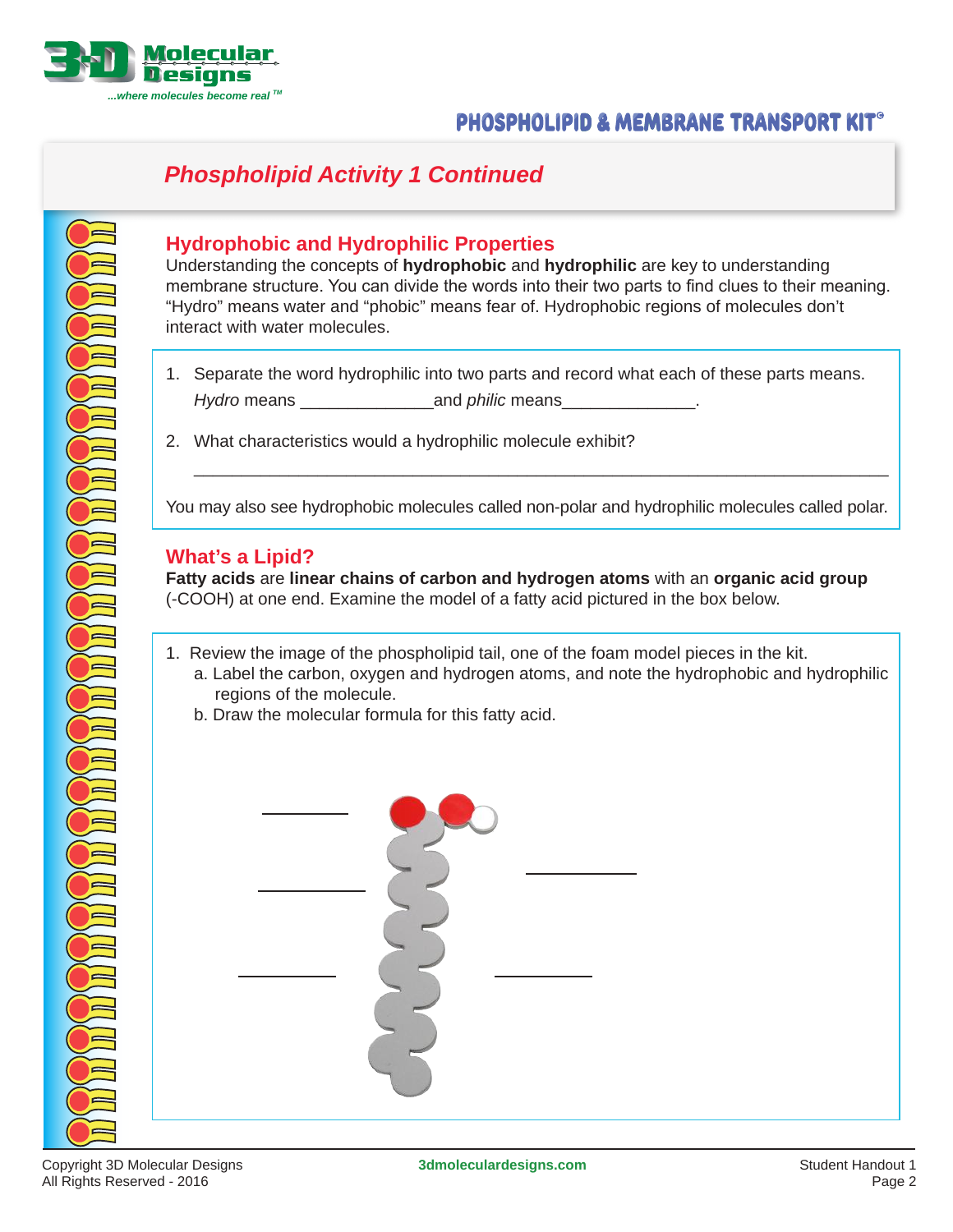

### **Phospholipid Activity 1 Continued**

2. Look at the chemical structures of the common fatty acid stearic acid and the common carbohydrate glucose. Compare the proportion of carbon atoms to oxygen atoms in the table below.







| . Substance <sup>∣</sup> | Formula | # of C atoms   # of O atoms   Ratio of C:O   Ratio of C:H |  |
|--------------------------|---------|-----------------------------------------------------------|--|
| Stearic acid             |         |                                                           |  |
| Glucose                  |         |                                                           |  |

3a. What do you notice about the amount of oxygen in a fatty acid compared to oxygen in a carbohydrate?

\_\_\_\_\_\_\_\_\_\_\_\_\_\_\_\_\_\_\_\_\_\_\_\_\_\_\_\_\_\_\_\_\_\_\_\_\_\_\_\_\_\_\_\_\_\_\_\_\_\_\_\_\_\_\_\_\_\_\_\_\_\_\_\_\_\_\_\_\_\_\_\_\_ \_\_\_\_\_\_\_\_\_\_\_\_\_\_\_\_\_\_\_\_\_\_\_\_\_\_\_\_\_\_\_\_\_\_\_\_\_\_\_\_\_\_\_\_\_\_\_\_\_\_\_\_\_\_\_\_\_\_\_\_\_\_\_\_\_\_\_\_\_\_\_\_\_

3b. What do you observe about the ratio of carbon to hydrogen in a fatty acid compared to a carbohydrate?

\_\_\_\_\_\_\_\_\_\_\_\_\_\_\_\_\_\_\_\_\_\_\_\_\_\_\_\_\_\_\_\_\_\_\_\_\_\_\_\_\_\_\_\_\_\_\_\_\_\_\_\_\_\_\_\_\_\_\_\_\_\_\_\_\_\_\_\_\_\_\_\_\_

**Triglycerides** are neutral fats. Some triglycerides are considered **fats** and others **oils**. When a triglyceride is a **solid** at room temperature it is a **fat**. When a triglyceride is a **liquid** at room temperature it is an **oil**. The two building blocks that compose triglycerides are fatty acids and glycerol.

4. Label the glycerol and fatty acids in the diagram below.

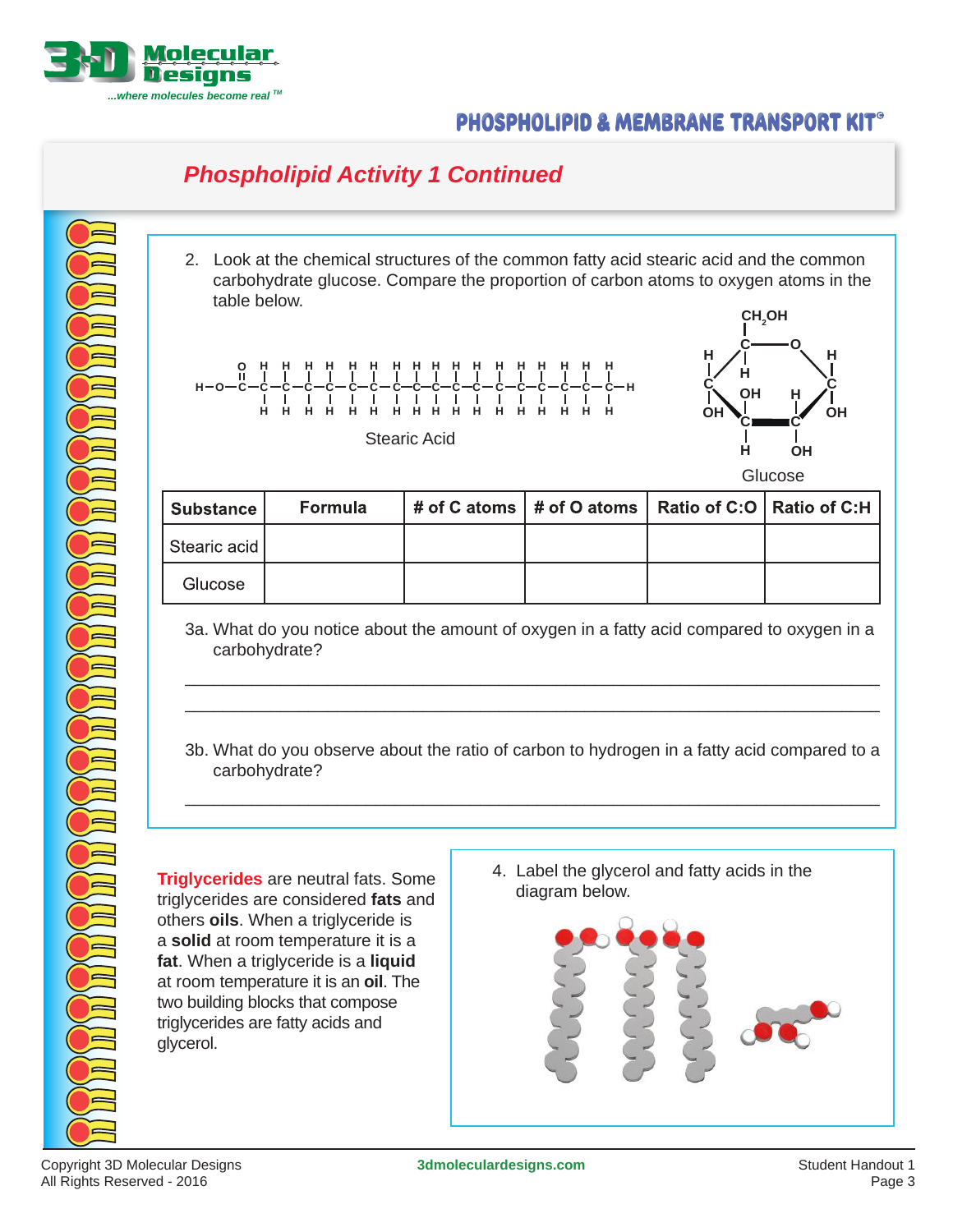

### **Phospholipid Activity 1 Continued**

#### **Forming Triglycerides**

In this activity you will model a dehydration synthesis reaction in the formation of a triglyceride and determine the resulting products.

- 1. Begin with glycerol and three of the straight-chain fatty acids as the reactants in this simulation. A fatty acid is said to be saturated if the carbons comprising the tail are all singly bonded to each other.
- 2. Remove one of the hydrogen (H) atoms from the glycerol.



4. Combine the H and the OH.



5. Join the fatty acid to the glycerol.



3. Remove the hydroxyl group (OH) from one of the fatty acids.

6. Repeat this process with the two remaining fatty acids.



Copyright 3D Molecular Designs Copyright 3D Molecular Designs All Rights Reserved - 2016 All Rights Reserved - 2016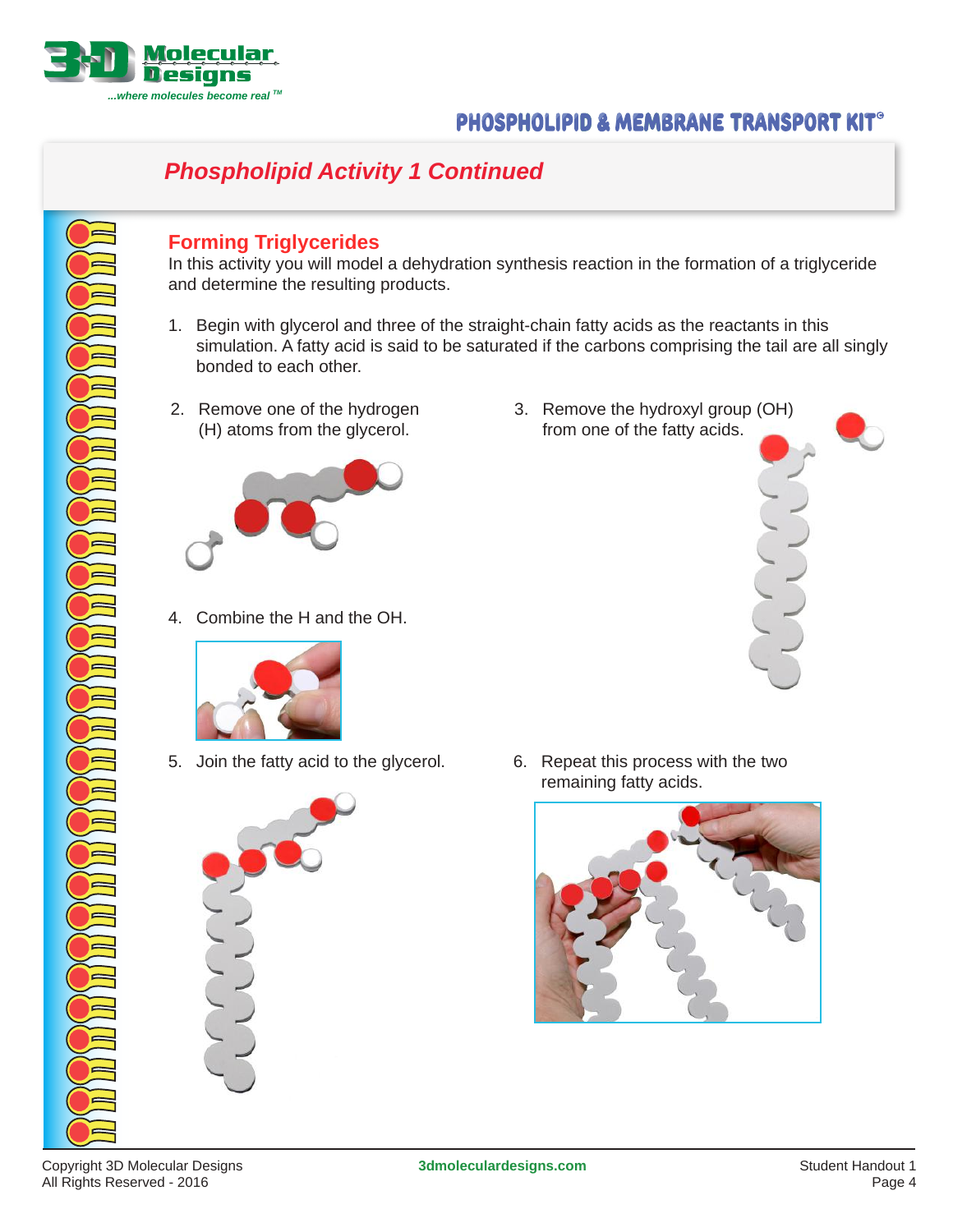

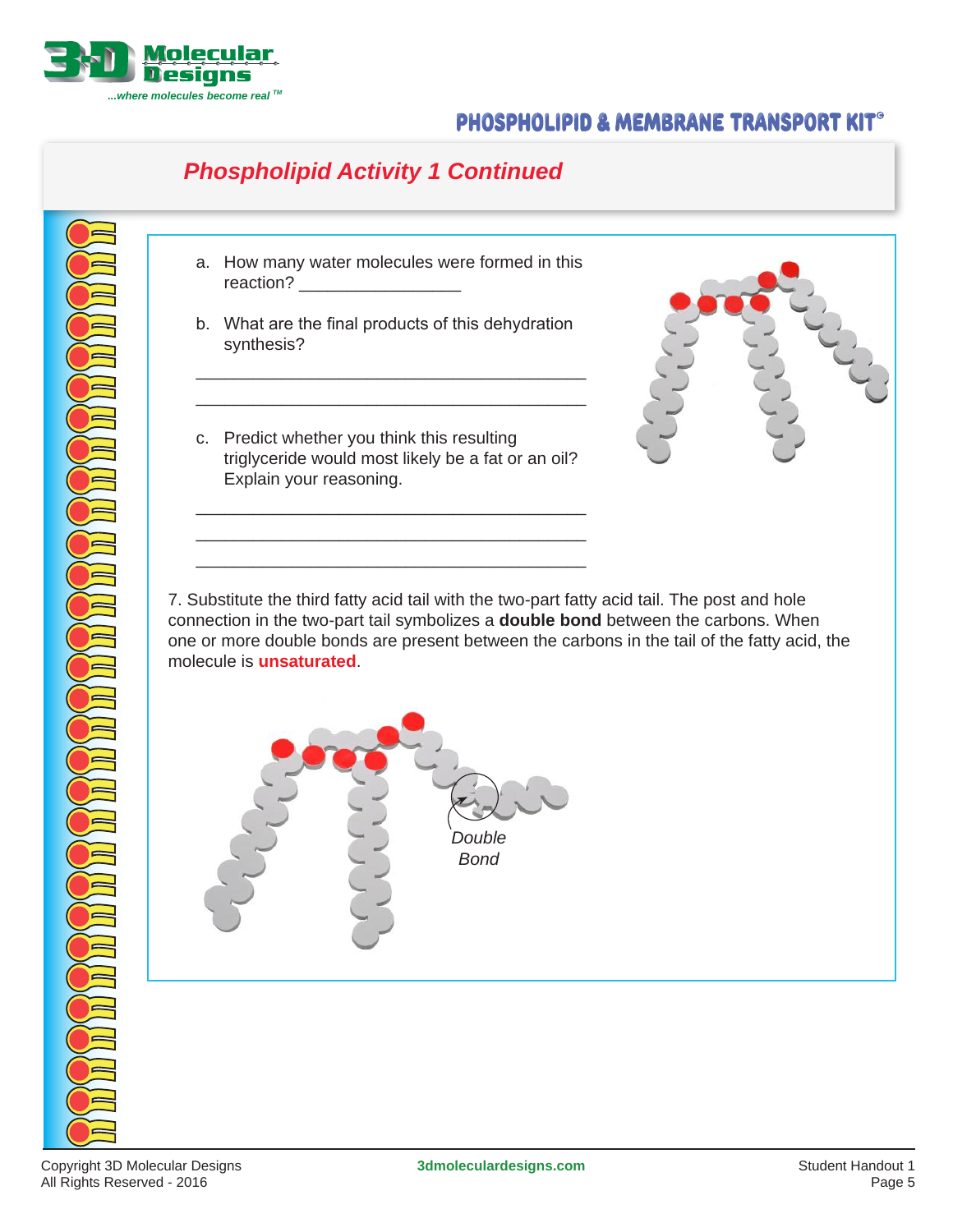

### **Phospholipid Activity 1 Continued**

The double bond in an unsaturated fatty acid may form one of two possible configurations: trans or cis. You may model the trans configuration by attaching the second piece of the tail to the first to produce a straighter chain. The cis configuration may be modeled by producing a kinked configuration. Most naturally-occurring unsaturated fats are in the cis configuration.

If the hydrogens associated with the double bonded carbons are on the same side, the fatty acid is called cis. If the hydrogens associated with the double bonded carbons are on opposite sides, the fatty acid is called trans. (See illustrations below.)



d. Which configuration produces the bigger **kink** in the structure of the hydrocarbon chain of the triglyceride?

\_\_\_\_\_\_\_\_\_\_\_\_\_\_\_\_\_\_\_\_\_\_\_\_\_\_\_\_\_\_\_\_\_\_\_\_\_\_\_\_\_\_\_\_\_\_\_\_\_\_\_\_\_\_\_\_\_\_\_\_\_\_\_\_\_\_\_\_\_\_\_\_\_\_ \_\_\_\_\_\_\_\_\_\_\_\_\_\_\_\_\_\_\_\_\_\_\_\_\_\_\_\_\_\_\_\_\_\_\_\_\_\_\_\_\_\_\_\_\_\_\_\_\_\_\_\_\_\_\_\_\_\_\_\_\_\_\_\_\_\_\_\_\_\_\_\_\_\_

e. Explain how the cis or trans configurations might contribute to the triglyceride being an oil or a fat?

\_\_\_\_\_\_\_\_\_\_\_\_\_\_\_\_\_\_\_\_\_\_\_\_\_\_\_\_\_\_\_\_\_\_\_\_\_\_\_\_\_\_\_\_\_\_\_\_\_\_\_\_\_\_\_\_\_\_\_\_\_\_\_\_\_\_\_\_\_\_\_\_\_\_ \_\_\_\_\_\_\_\_\_\_\_\_\_\_\_\_\_\_\_\_\_\_\_\_\_\_\_\_\_\_\_\_\_\_\_\_\_\_\_\_\_\_\_\_\_\_\_\_\_\_\_\_\_\_\_\_\_\_\_\_\_\_\_\_\_\_\_\_\_\_\_\_\_\_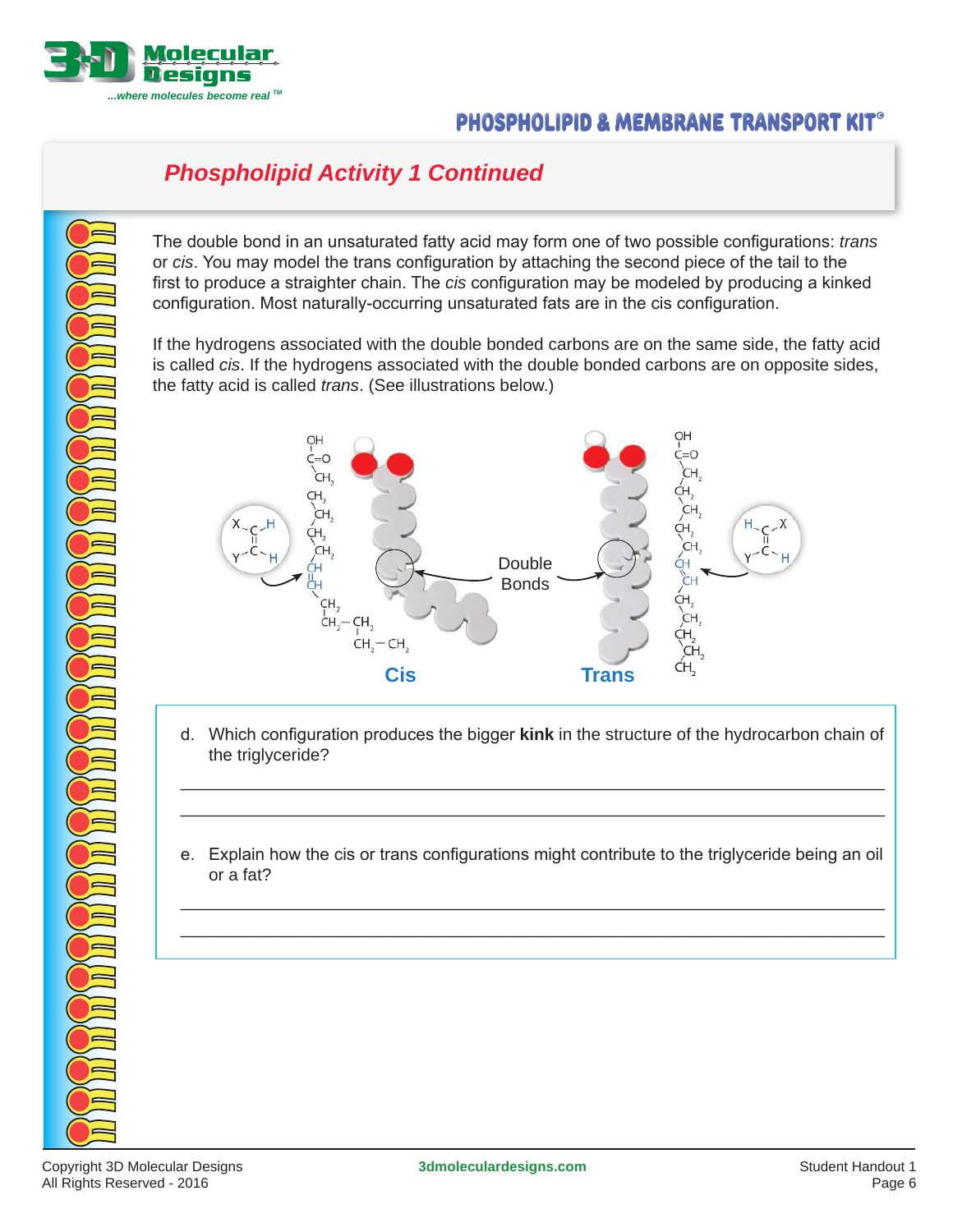

#### **PHOSPHOLIPID & MEMBRANE TRANSPORT KIT**

#### **Phospholipid Activity 1 Continued**



\_\_\_\_\_\_\_\_\_\_\_\_\_\_\_\_\_\_\_\_\_\_\_\_\_\_\_\_\_\_\_\_\_\_\_\_\_\_\_\_\_\_\_\_\_\_\_\_\_\_\_\_\_\_\_\_\_\_\_\_\_\_\_\_\_\_\_\_\_\_\_\_\_ \_\_\_\_\_\_\_\_\_\_\_\_\_\_\_\_\_\_\_\_\_\_\_\_\_\_\_\_\_\_\_\_\_\_\_\_\_\_\_\_\_\_\_\_\_\_\_\_\_\_\_\_\_\_\_\_\_\_\_\_\_\_\_\_\_\_\_\_\_\_\_\_\_ \_\_\_\_\_\_\_\_\_\_\_\_\_\_\_\_\_\_\_\_\_\_\_\_\_\_\_\_\_\_\_\_\_\_\_\_\_\_\_\_\_\_\_\_\_\_\_\_\_\_\_\_\_\_\_\_\_\_\_\_\_\_\_\_\_\_\_\_\_\_\_\_\_

f. Is the fatty acid in the diagram above in the cis or trans configuration? Explain.

**Hydrogenation** occurs when hydrogen atoms are added to an unsaturatured fatty acid tail, causing double bonds between atoms to become single bonds.

Full hydrogenation occurs when all double bonds convert to single bonds resulting in a saturated fatty acid.

Partial<br>Hydrogenation

Complete Hydrogenation

Partial hydrogenation occurs when some of the double bonds are replaced with single ones. Trans fat may be created in partial hydrogenation.

> H.  $H$

 $C-C=C$ 

C

н - H

H. н

 $\mathbf{I}$ -C – C–C–H

T

H H

 $\mathbf{I}$ 

T н

Н. H

J.  $\mathbf{I}$ 

- C-

 $\mathbf{I}$ H H I

 $\overline{1}$ 

Hydrogen attacks a double bond of a cis, causing either partial hydrogenation or complete hydrogenation.



A hydrogen atom moves to the other side of the double bond, creating a trans isomer.

A hydrogen atom adds to each side of the double bond, saturating the hydrocarbon chain.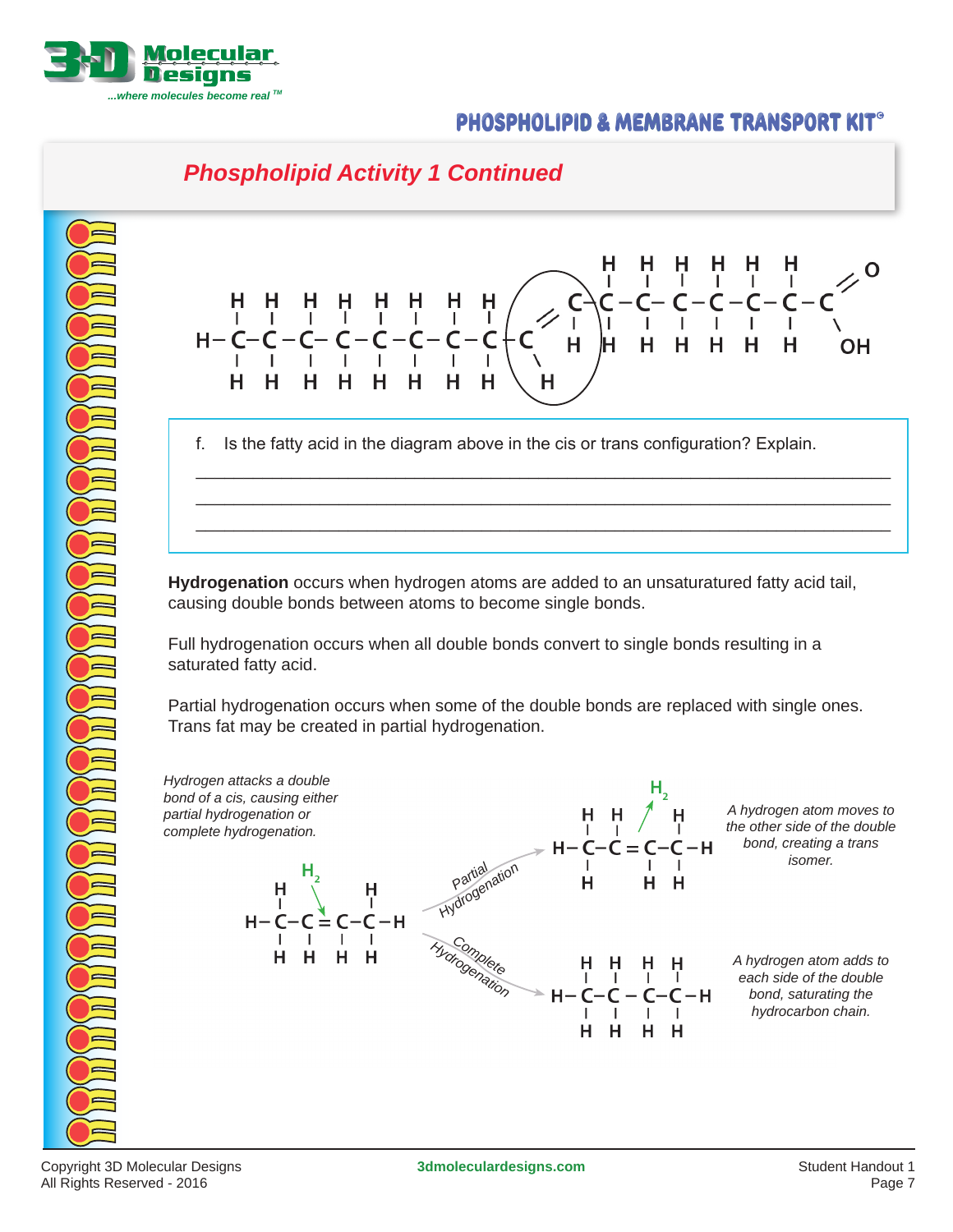

### **Phospholipid Activity 1 Continued**

#### **Introduction to Plasma Membranes**

The **plasma membrane** is the structural boundary that separates the cell from its surroundings and controls what substances move into and out of the cell. As only some substances are allowed to cross the membrane, the plasma membrane demonstrates the property of **selective permeability**. The plasma membrane is also called a cell membrane.

In particular, the plasma membrane of mammalian red blood cells (erythrocytes) has been the focus of cell membrane study because these cells do not contain nuclei or internal membranes. They represent a source from which a pure plasma membrane may be easily isolated for analysis. In 1925, Dutch scientist Evert Gorter and his research assistant F. Grendel extracted lipids from the membranes of a known number of red blood cells which corresponded to a known surface area of plasma membrane. The surface area occupied by a monolayer of the extracted lipid and the air/water interface was then determined. The results of their experiment showed that the surface area of the lipid monolayer was twice that occupied by the erythrocyte plasma membrane, leading to the conclusion that the plasma membrane consists of two layers called the **lipid bilayers**.

The most abundant lipids in most membranes are **phospholipids**. The ability of phospholipids to spontaneously form membranes is inherent to their **amphipathic** (containing both hydrophilic and hydrophobic regions) nature. The "head" of a phospholipid is composed of the negatively- charged phosphate group and may contain other polar groups. The tail of a phospholipid usually consists of long fatty acid hydrocarbon chains.







Plasma membranes primarily consist of phospholipids. Note the hydrophobic and hydrophilic regions of the lipid.



In the plasma membrane the hydrophobic tails come together while the hydrophilic heads of each layer orient themselves toward the watery environments inside and outside of the cell.

Water molecules (shown in the circle in the photo left) can pass in and out of a cell through a plasma membrane, but not easily. **Aquaporin**, a protein embedded in the membrane (shown in the photo right), facilitates passage of water molecules in and out of the cell.

These models are from 3D Molecular Designs' Molecules of Life Collection©. They can be borrowed from the MSOE Lending Library **cbm.msoe.edu/ teachRes/library/ml.html** or purchased from 3D Molecular Designs **3dmoleculardesigns.com/Education-Products/Molecules-of-Life-Collection. htm**.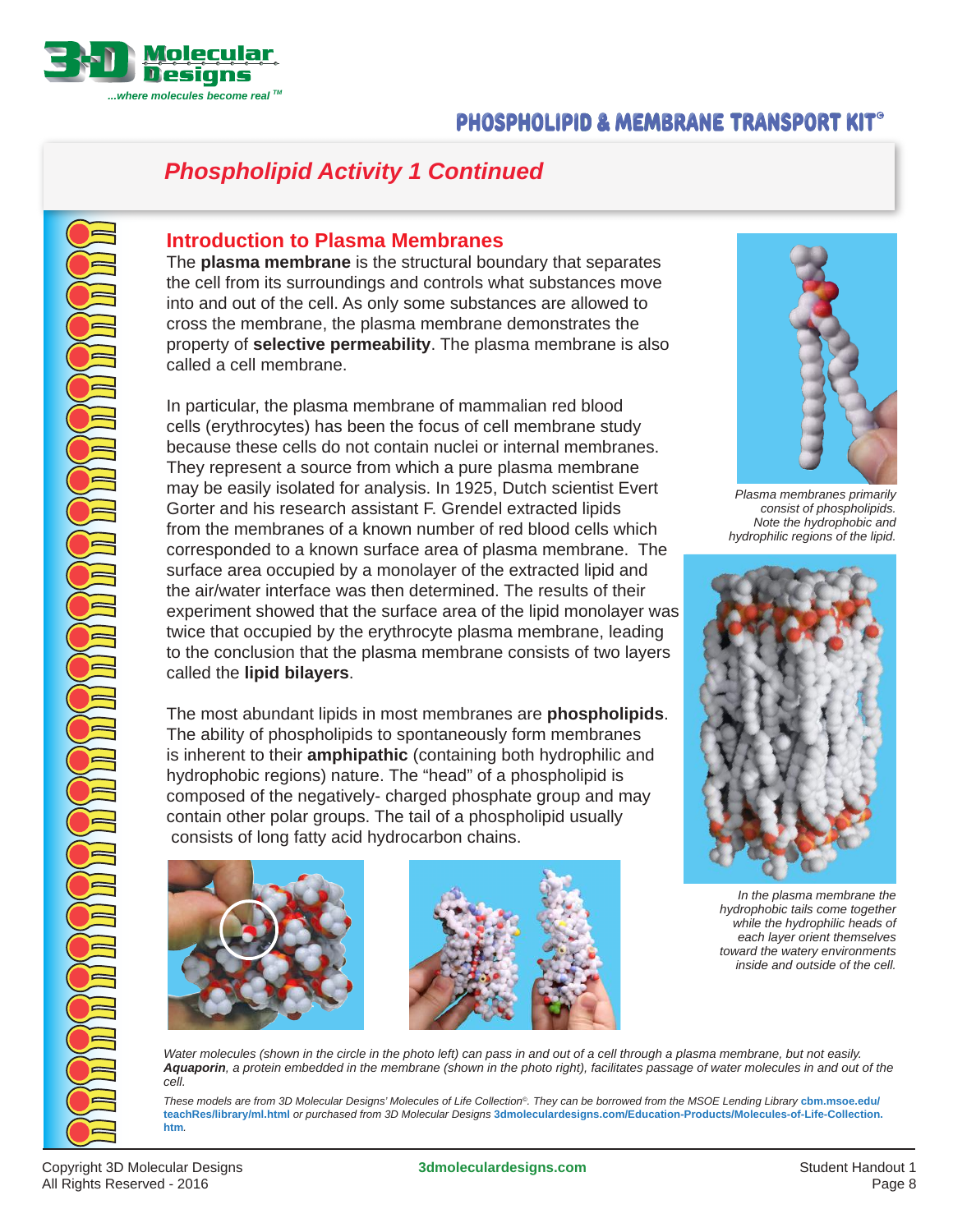

Č

#### **PHOSPHOLIPID & MEMBRANE TRANSPORT KIT<sup>®</sup>**

### **Phospholipid Activity 1 Continued**

#### **Focus on Phospholipids**

The building blocks of a phospholipid include two fatty acid tails, the glycerol backbone and a phosphate head. In this next activity you will model a dehydration synthesis reaction in the formation of a phospholipid.

1. Begin with one of the straight-chain fatty acids (saturated), the kinked-chain fatty acid (unsaturated), glycerol and one of the phospholipid heads as the reactants in this simulation.





Straight-Chain Saturated Fatty Acid *(Trans Configuration)*

Kinked-Chain Unsaturated Fatty Acid *(Cis Configuration)*

2. Remove one of the hydrogen (H) atoms from the glycerol.



4. Combine the H and the OH.





**Glycerol** 



Phosphate Head (Phosphotidlycholine)

3. Remove the hydroxyl group (OH) from one of the straight fatty acids.

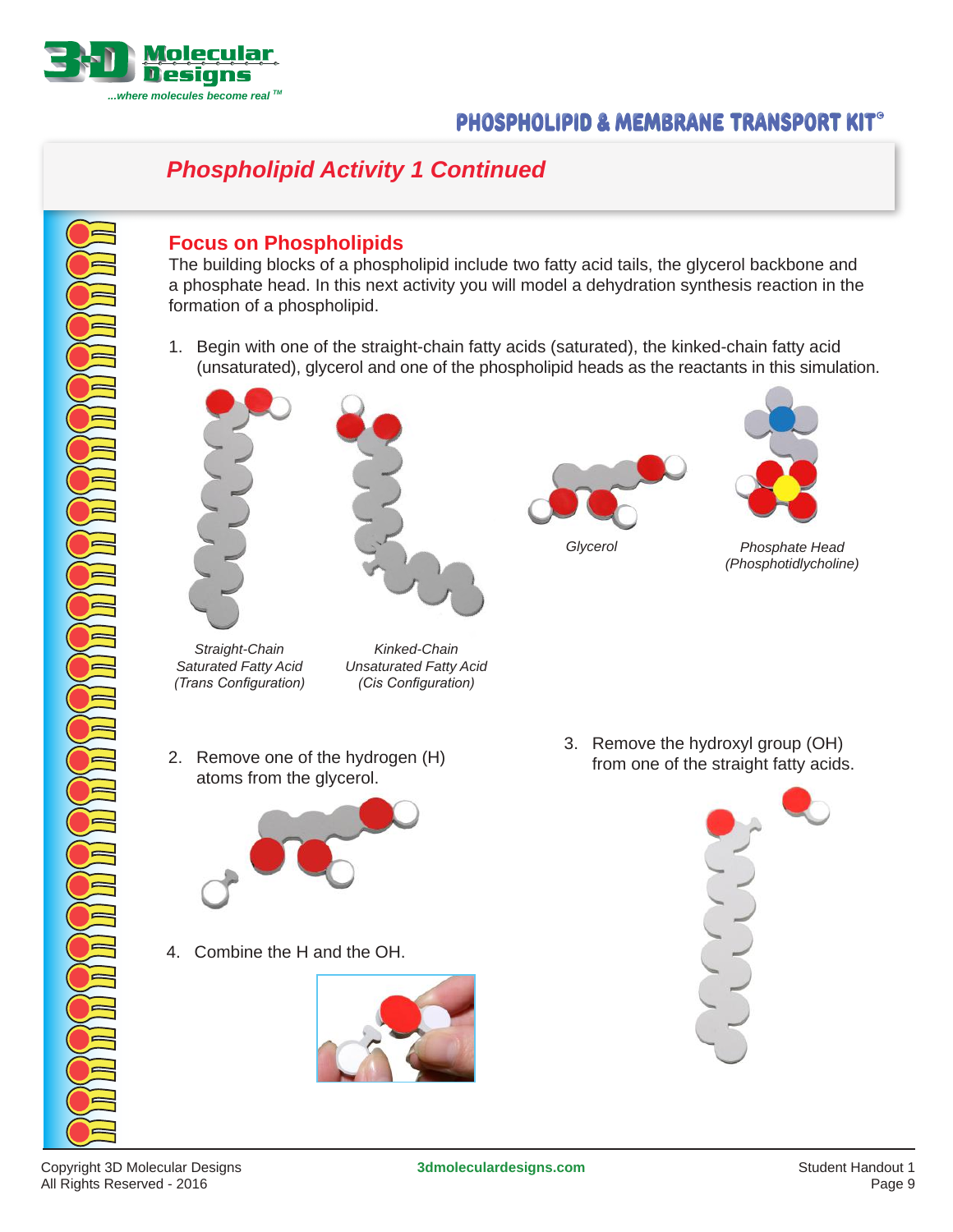

## **Phospholipid Activity 1 Continued**

5. Join the fatty acid to the glycerol.



6. Repeat this process with the unsaturated fatty acid.



7. Remove the hydroxyl group from the phospholipid head and the final hydrogen (H) atom from the glycerol.





8. Combine each H with each OH.



DE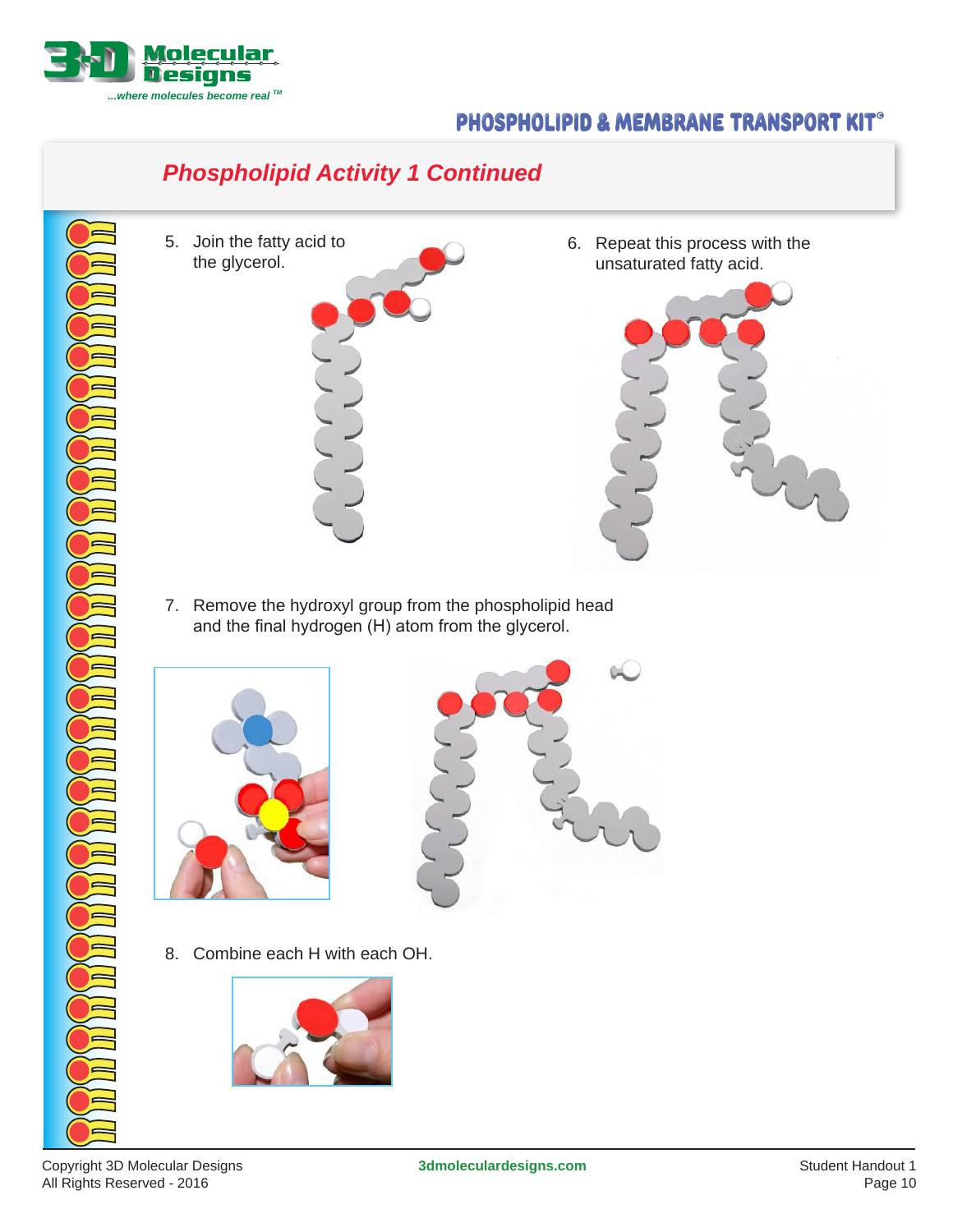

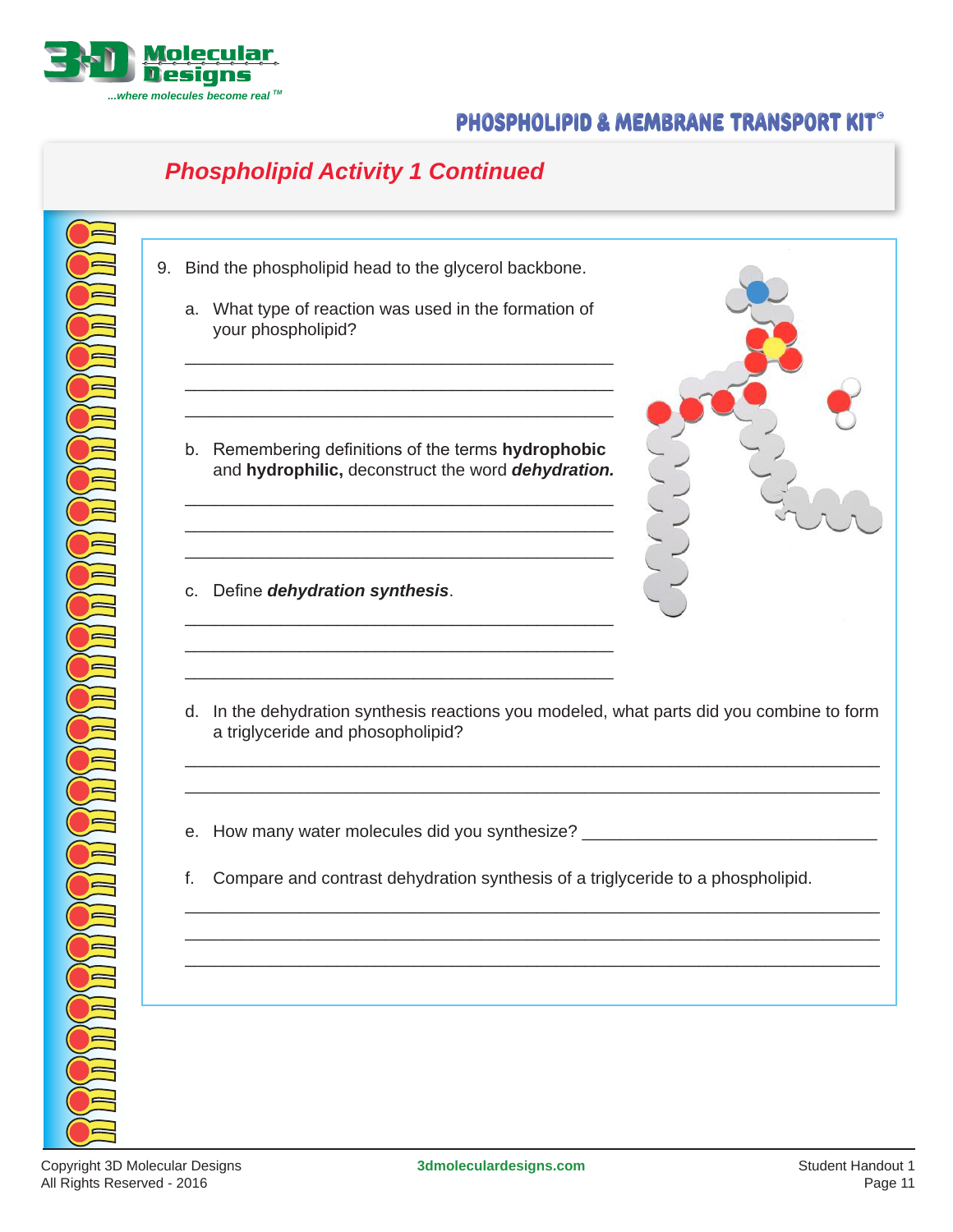

### **Phospholipid Activity 1 Continued**

g. Sketch the specific structural formula of the phospholipid model you synthesized in the space provided below. Label the hydrophilic and hydrophobic regions of your structure.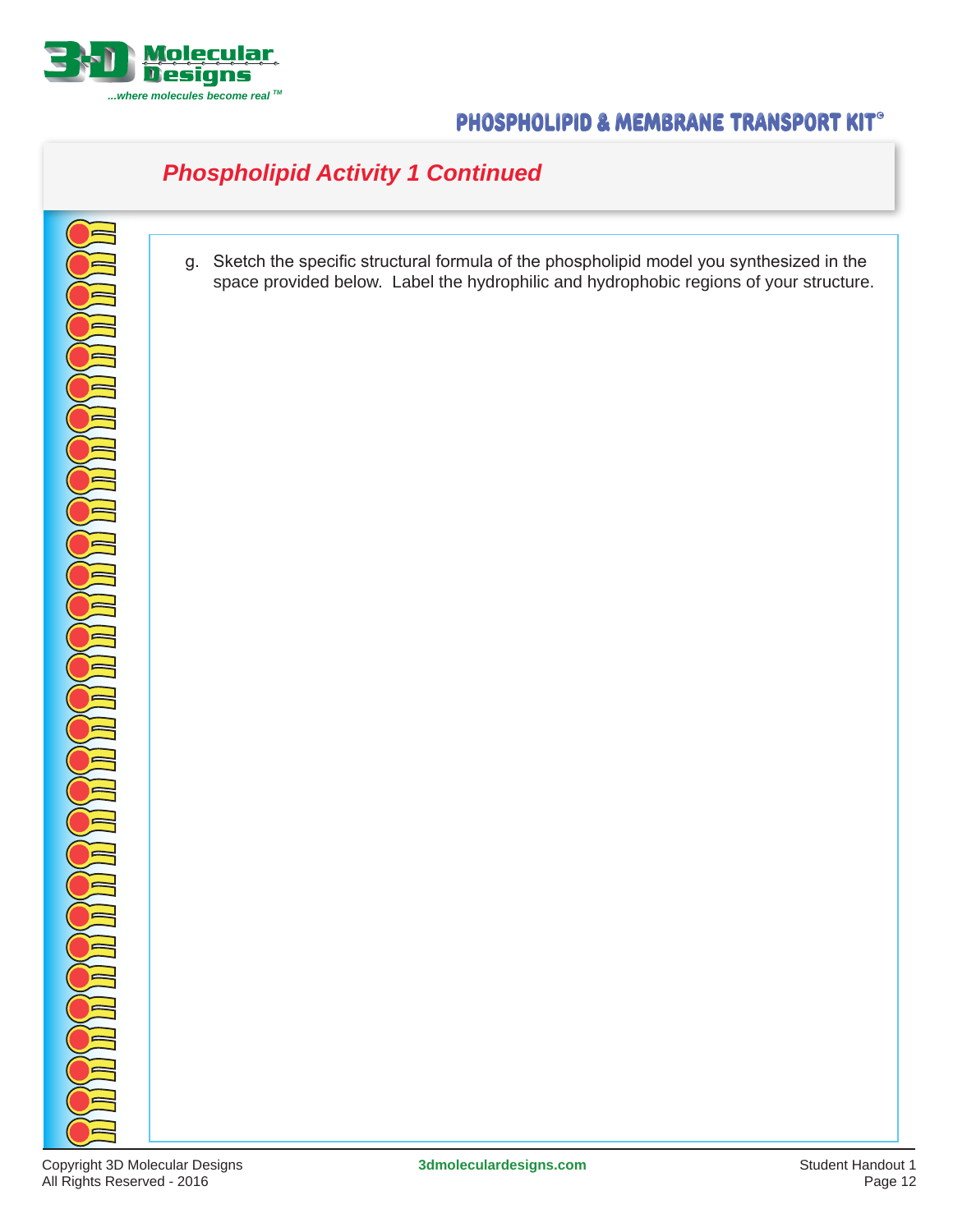